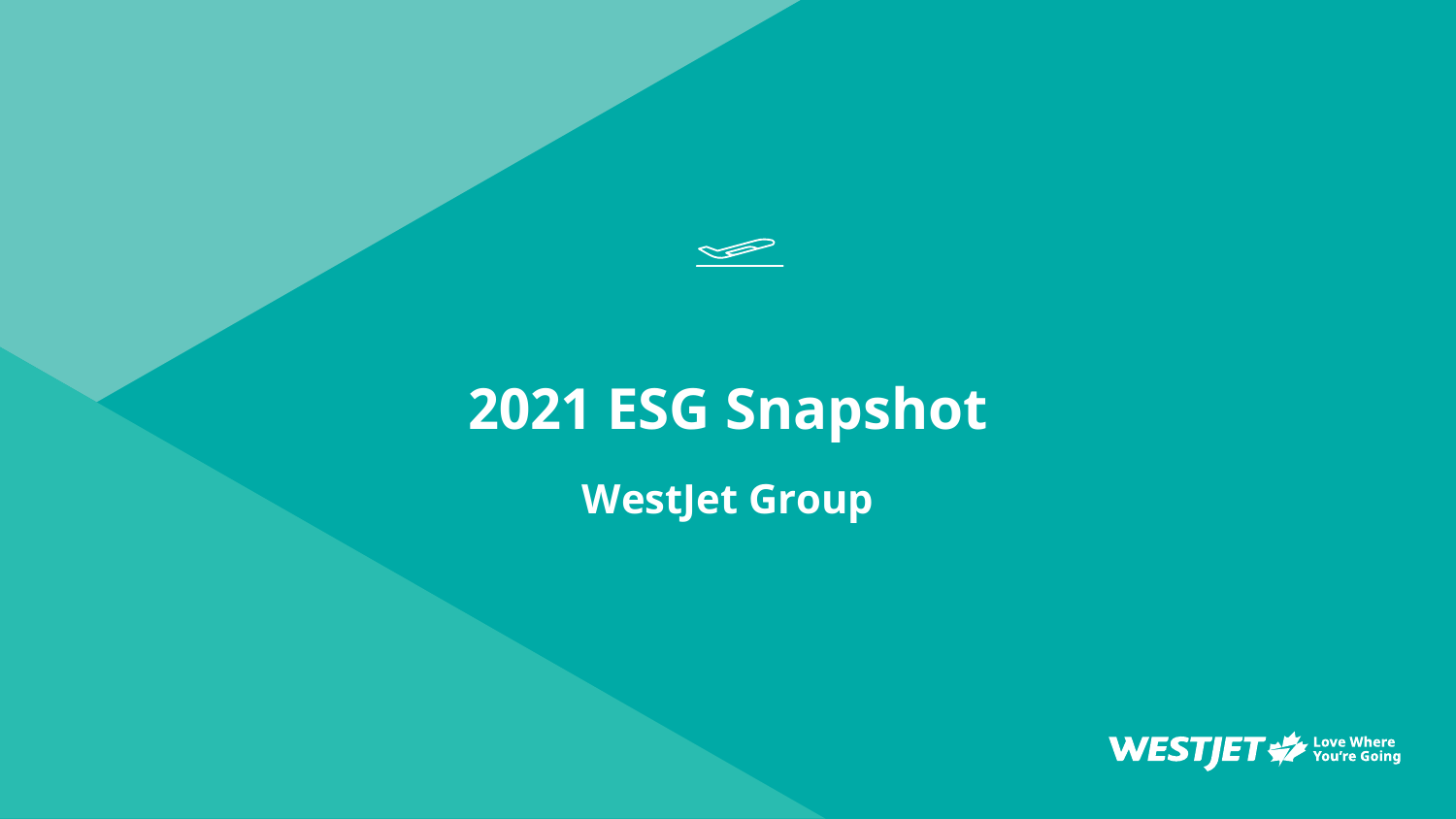## Environmental, Social & Governance



**Journey to Zero,** even one person injured at work is too many. WestJet's goal is to send every worker home safe at the end of each day.

**Total Disabling Injury Rate**

**2018 2019 2020** 5.97 6.17 4.09 **2025** 2.97



#### **Reduce risk of COVID-19 transmission in our operation**

- **Antigen Screening** for all employee's entering YYC Campus, YYC airport and home kits for Crew and Employees outside of our main hub
- **Temperature screening** to access all facilities including airports
- **Paid time off** for COVID-19 testing and sick time
- **Mandatory PPE,** masks, barriers, occupancy limits, increased hygiene measures, and physical distancing in all facilities and aircraft

**Mental Wellness** underpinned by Safety Above All WestJet is adopting the National Standard for Psychological Health

- **Employee Assistance** Westlet has partnered with Inkblot Therapy to provide easy access to all employees EFAP program
- **Mental Wellness Triage Program** set up for those struggling with mental wellness
- **Working mind training** for all employees
- **Leadership Mental Wellness program** set up to support the needs of our critical leaders



### **Safety Above All Diversity, Equity and Inclusion**

## **Diversity in our Workforce**

**53.7% 20.7% 2.0% Indigenous 1.1%** Persons with **Women Visible Minority Disabilities**



#### **Indigenous Reconciliation**

- Maintain support through partnership with the Indigenous Tourism Association of Canada (ITAC)
- Investing in ITAC through nine grants across the country directly supporting Indigenous tourism business
- Commit to call to action #92 of TRC report. Building meaningful relationships, equitable access to jobs, training and education in the corporate sector. **WESTIET**



## **Our Core Commitments**

#### **Anti-Racism**

- Fulfill commitments of BlackNorth pledge by 2025
- 3.5% of Executive and board roles held by visible minorities by 2025

#### **Women in Leadership**

• 50% of Global Leadership Team (Director and above) represented by Women in 2023